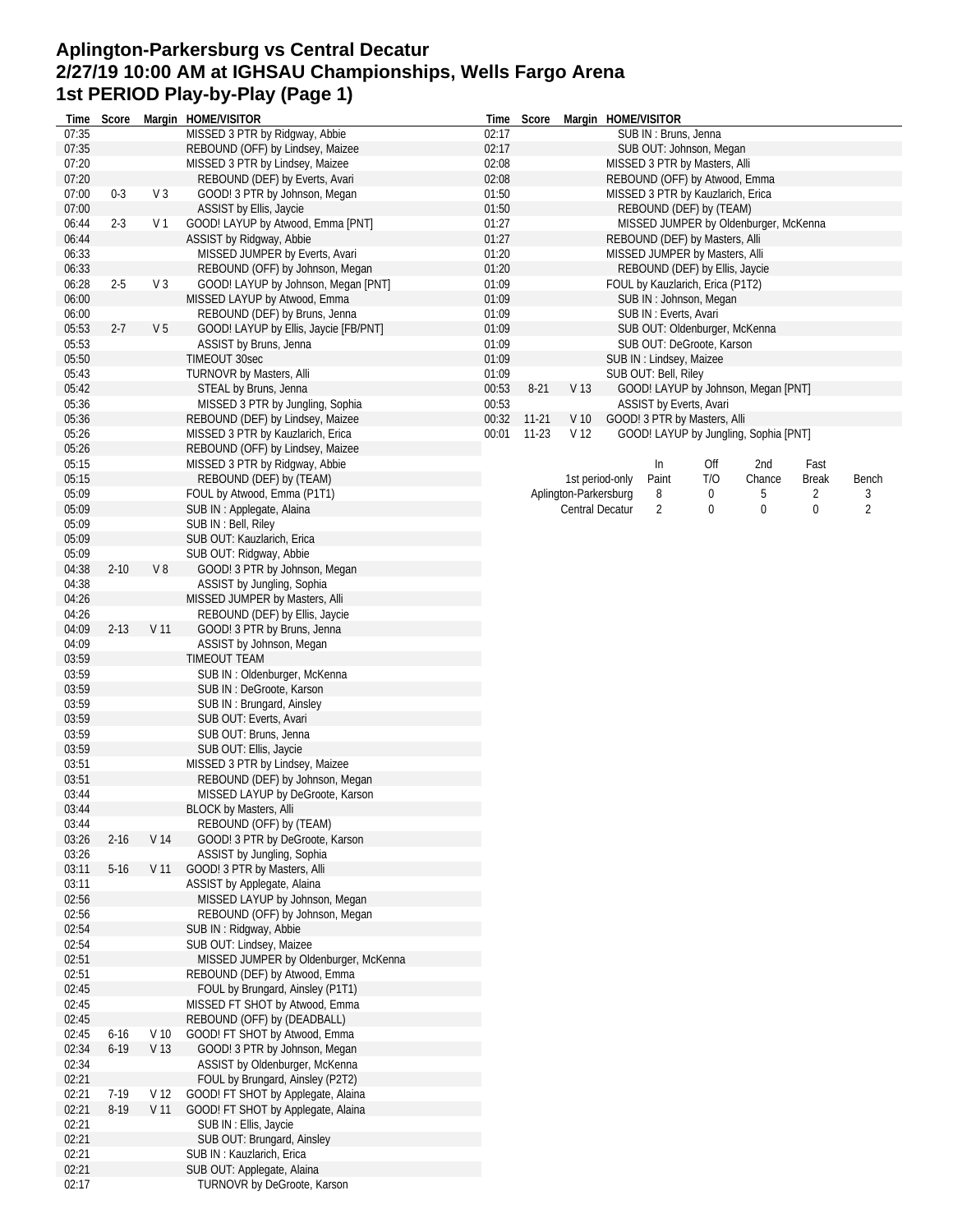## **Aplington-Parkersburg vs Central Decatur 2/27/19 10:00 AM at IGHSAU Championships, Wells Fargo Arena 2nd PERIOD Play-by-Play (Page 1)**

| Time        | Score     |                 | Margin HOME/VISITOR                    | Time  | Score |                       | Margin HOME/VISITOR    |                                     |                                    |                |       |
|-------------|-----------|-----------------|----------------------------------------|-------|-------|-----------------------|------------------------|-------------------------------------|------------------------------------|----------------|-------|
| 07:52       |           |                 | MISSED LAYUP by Atwood, Emma           | 02:34 |       |                       | SUB IN: Bruns, Jenna   |                                     |                                    |                |       |
| 07:52       |           |                 | REBOUND (DEF) by (TEAM)                | 02:34 |       |                       |                        | SUB OUT: Johnson, Megan             |                                    |                |       |
| 07:36       | $11 - 25$ | V 14            | GOOD! JUMPER by Everts, Avari          | 02:33 |       |                       |                        | MISSED 3 PTR by Bell, Riley         |                                    |                |       |
| 07:25       |           |                 | TURNOVR by Ridgway, Abbie              | 02:33 |       |                       |                        | REBOUND (DEF) by Bruns, Jenna       |                                    |                |       |
| 07:22       |           |                 | STEAL by Ellis, Jaycie                 | 02:11 |       |                       |                        | <b>TURNOVR by Brungard, Ainsley</b> |                                    |                |       |
| 07:20       |           |                 | TURNOVR by Bruns, Jenna                | 02:11 |       |                       |                        | FOUL by Brungard, Ainsley (P3T6)    |                                    |                |       |
| 07:20       |           |                 | SUB IN : Bell, Riley                   | 02:11 |       |                       |                        | SUB IN: Johnson, Megan              |                                    |                |       |
| 07:20       |           |                 | SUB OUT: Kauzlarich, Erica             | 02:11 |       |                       |                        | SUB OUT: Brungard, Ainsley          |                                    |                |       |
| 07:13       |           |                 | TURNOVR by Masters, Alli               | 02:11 |       |                       | SUB IN: Ridgway, Abbie |                                     |                                    |                |       |
| 07:07       |           |                 | MISSED LAYUP by Everts, Avari          | 02:11 |       |                       |                        | SUB IN: Kauzlarich, Erica           |                                    |                |       |
| 07:07       |           |                 | <b>BLOCK by Bell, Riley</b>            | 02:11 |       |                       |                        | SUB OUT: Applegate, Alaina          |                                    |                |       |
| 07:05       |           |                 | REBOUND (OFF) by Bruns, Jenna          | 02:11 |       |                       | SUB OUT: Bell, Riley   |                                     |                                    |                |       |
| 07:03       |           |                 | MISSED JUMPER by Bruns, Jenna          | 01:30 |       |                       |                        | MISSED LAYUP by Ridgway, Abbie      |                                    |                |       |
| 07:03       |           |                 | REBOUND (DEF) by Ridgway, Abbie        | 01:30 |       |                       |                        |                                     | REBOUND (DEF) by Johnson, Megan    |                |       |
| 06:56       |           |                 | MISSED 3 PTR by Lindsey, Maizee        | 01:18 |       |                       |                        | MISSED 3 PTR by Bruns, Jenna        |                                    |                |       |
| 06:56       |           |                 | REBOUND (DEF) by Everts, Avari         | 01:18 |       |                       |                        | REBOUND (DEF) by Atwood, Emma       |                                    |                |       |
| 06:52       |           |                 | TURNOVR by Jungling, Sophia            | 01:10 |       |                       |                        | MISSED LAYUP by Lindsey, Maizee     |                                    |                |       |
| 06:45       |           |                 | MISSED 3 PTR by Atwood, Emma           | 01:10 |       |                       |                        | REBOUND (DEF) by Bruns, Jenna       |                                    |                |       |
| 06:45       |           |                 | REBOUND (OFF) by Ridgway, Abbie        | 00:35 |       |                       |                        | MISSED 3 PTR by Jungling, Sophia    |                                    |                |       |
| 06:38       |           |                 | MISSED 3 PTR by Ridgway, Abbie         | 00:35 |       |                       |                        | REBOUND (DEF) by Kauzlarich, Erica  |                                    |                |       |
| 06:38       |           |                 | REBOUND (DEF) by Johnson, Megan        | 00:02 |       |                       |                        | MISSED JUMPER by Atwood, Emma       |                                    |                |       |
| 06:14       |           |                 | MISSED LAYUP by Jungling, Sophia       | 00:01 |       |                       |                        | REBOUND (OFF) by Atwood, Emma       |                                    |                |       |
| 06:14       |           |                 | <b>BLOCK by Masters, Alli</b>          | 00:01 | 22-27 | V <sub>5</sub>        |                        |                                     | GOOD! JUMPER by Atwood, Emma [PNT] |                |       |
| 06:14       |           |                 | REBOUND (OFF) by (TEAM)                |       |       |                       |                        |                                     |                                    |                |       |
| 06:12       |           |                 | MISSED JUMPER by Bruns, Jenna          |       |       |                       | $\ln$                  | Off                                 | 2nd                                | Fast           |       |
| 06:12       |           |                 | REBOUND (DEF) by Ridgway, Abbie        |       |       | 2nd period-only       | Paint                  | T/O                                 | Chance                             | <b>Break</b>   | Bench |
| 05:59       |           |                 | TURNOVR by Atwood, Emma                |       |       | Aplington-Parkersburg | 0                      | 0                                   | 0                                  | 0              | 0     |
| 05:59       |           |                 | SUB IN: DeGroote, Karson               |       |       | Central Decatur       | 8                      | 5                                   | 4                                  | $\overline{2}$ | 5     |
| 05:59       |           |                 | SUB OUT: Everts, Avari                 |       |       |                       |                        |                                     |                                    |                |       |
| 05:59       |           |                 |                                        |       |       |                       |                        |                                     |                                    |                |       |
|             |           |                 | SUB IN : Applegate, Alaina             |       |       |                       |                        |                                     |                                    |                |       |
| 05:59       |           |                 | SUB OUT: Lindsey, Maizee               |       |       |                       |                        |                                     |                                    |                |       |
| 05:55       |           |                 | TURNOVR by Jungling, Sophia            |       |       |                       |                        |                                     |                                    |                |       |
| 05:44       | 13-25     | V <sub>12</sub> | GOOD! LAYUP by Masters, Alli [PNT]     |       |       |                       |                        |                                     |                                    |                |       |
| 05:36       |           |                 | TIMEOUT 30sec                          |       |       |                       |                        |                                     |                                    |                |       |
| 05:28       |           |                 | TURNOVR by Jungling, Sophia            |       |       |                       |                        |                                     |                                    |                |       |
| 05:22       |           |                 | FOUL by Jungling, Sophia (P1T3)        |       |       |                       |                        |                                     |                                    |                |       |
| 05:22       |           |                 | SUB IN: Oldenburger, McKenna           |       |       |                       |                        |                                     |                                    |                |       |
| 05:22       |           |                 | SUB OUT: Ellis, Jaycie                 |       |       |                       |                        |                                     |                                    |                |       |
| 05:20       |           |                 | MISSED 3 PTR by Ridgway, Abbie         |       |       |                       |                        |                                     |                                    |                |       |
| 05:20       |           |                 | REBOUND (DEF) by Johnson, Megan        |       |       |                       |                        |                                     |                                    |                |       |
| 05:01       |           |                 | TURNOVR by Bruns, Jenna                |       |       |                       |                        |                                     |                                    |                |       |
| 05:00       |           |                 | STEAL by Bell, Riley                   |       |       |                       |                        |                                     |                                    |                |       |
| 04:57       |           |                 | FOUL by DeGroote, Karson (P1T4)        |       |       |                       |                        |                                     |                                    |                |       |
| 04:57       |           |                 | MISSED FT SHOT by Bell, Riley          |       |       |                       |                        |                                     |                                    |                |       |
| 04:57       |           |                 | REBOUND (OFF) by (DEADBALL)            |       |       |                       |                        |                                     |                                    |                |       |
| 04:57 14-25 |           | V 11            | GOOD! FT SHOT by Bell, Riley           |       |       |                       |                        |                                     |                                    |                |       |
| 04:51       |           |                 | TURNOVR by Jungling, Sophia            |       |       |                       |                        |                                     |                                    |                |       |
| 04:50       |           |                 | STEAL by Atwood, Emma                  |       |       |                       |                        |                                     |                                    |                |       |
| 04:49       | $16 - 25$ | V 9             | GOOD! LAYUP by Atwood, Emma [FB/PNT]   |       |       |                       |                        |                                     |                                    |                |       |
| 04:15       | $16-27$   | V <sub>11</sub> | GOOD! JUMPER by Bruns, Jenna           |       |       |                       |                        |                                     |                                    |                |       |
| 03:52       |           |                 | MISSED LAYUP by Atwood, Emma           |       |       |                       |                        |                                     |                                    |                |       |
| 03:52       |           |                 | REBOUND (OFF) by Bell, Riley           |       |       |                       |                        |                                     |                                    |                |       |
| 03:50       |           |                 | FOUL by Oldenburger, McKenna (P1T5)    |       |       |                       |                        |                                     |                                    |                |       |
| 03:50       | $17-27$   | V <sub>10</sub> | GOOD! FT SHOT by Bell, Riley           |       |       |                       |                        |                                     |                                    |                |       |
| 03:50       | 18-27     | V <sub>9</sub>  | GOOD! FT SHOT by Bell, Riley           |       |       |                       |                        |                                     |                                    |                |       |
| 03:50       |           |                 | SUB IN: Brungard, Ainsley              |       |       |                       |                        |                                     |                                    |                |       |
| 03:50       |           |                 | SUB OUT: Bruns, Jenna                  |       |       |                       |                        |                                     |                                    |                |       |
|             |           |                 |                                        |       |       |                       |                        |                                     |                                    |                |       |
| 03:43       |           |                 | MISSED JUMPER by Oldenburger, McKenna  |       |       |                       |                        |                                     |                                    |                |       |
| 03:43       |           |                 | BLOCK by Bell, Riley                   |       |       |                       |                        |                                     |                                    |                |       |
| 03:41       |           |                 | REBOUND (DEF) by (TEAM)                |       |       |                       |                        |                                     |                                    |                |       |
| 03:41       |           |                 | SUB IN: Everts, Avari                  |       |       |                       |                        |                                     |                                    |                |       |
| 03:41       |           |                 | SUB OUT: DeGroote, Karson              |       |       |                       |                        |                                     |                                    |                |       |
| 03:31       | 20-27     | V 7             | GOOD! LAYUP by Applegate, Alaina [PNT] |       |       |                       |                        |                                     |                                    |                |       |
| 03:31       |           |                 | ASSIST by Atwood, Emma                 |       |       |                       |                        |                                     |                                    |                |       |
| 03:26       |           |                 | FOUL by Ridgway, Abbie (P1T3)          |       |       |                       |                        |                                     |                                    |                |       |
| 03:04       |           |                 | FOUL by Bell, Riley (P1T4)             |       |       |                       |                        |                                     |                                    |                |       |
| 03:04       |           |                 | SUB IN: Ellis, Jaycie                  |       |       |                       |                        |                                     |                                    |                |       |
| 03:04       |           |                 | SUB OUT: Oldenburger, McKenna          |       |       |                       |                        |                                     |                                    |                |       |
| 03:04       |           |                 | SUB IN : Lindsey, Maizee               |       |       |                       |                        |                                     |                                    |                |       |
| 03:04       |           |                 | SUB OUT: Ridgway, Abbie                |       |       |                       |                        |                                     |                                    |                |       |
| 02:50       |           |                 | TURNOVR by Brungard, Ainsley           |       |       |                       |                        |                                     |                                    |                |       |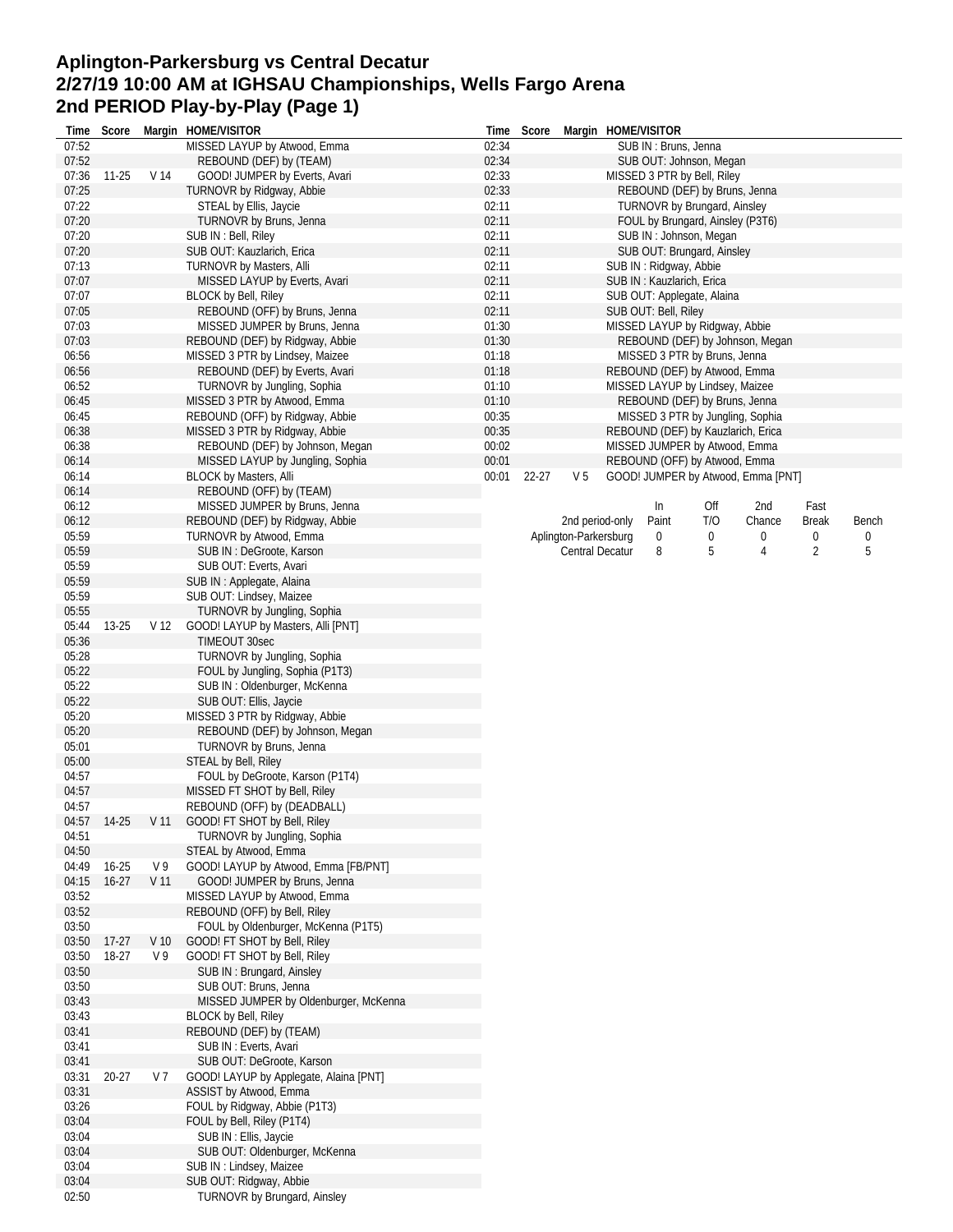## **Aplington-Parkersburg vs Central Decatur 2/27/19 10:00 AM at IGHSAU Championships, Wells Fargo Arena 3rd PERIOD Play-by-Play (Page 1)**

| Time  | Score     |                | Margin HOME/VISITOR                 | Time  | Score |                        | Margin HOME/VISITOR               |     |                                       |              |       |
|-------|-----------|----------------|-------------------------------------|-------|-------|------------------------|-----------------------------------|-----|---------------------------------------|--------------|-------|
| 07:46 |           |                | MISSED LAYUP by Atwood, Emma        | 02:53 |       |                        | REBOUND (DEF) by Masters, Alli    |     |                                       |              |       |
| 07:46 |           |                | REBOUND (DEF) by Bruns, Jenna       | 02:39 | 38-34 | H 4                    |                                   |     | GOOD! JUMPER by Masters, Alli [PNT]   |              |       |
| 07:34 | 22-29     | V 7            | GOOD! LAYUP by Johnson, Megan [PNT] | 02:29 |       |                        | TURNOVR by Bruns, Jenna           |     |                                       |              |       |
| 07:13 |           |                | MISSED 3 PTR by Lindsey, Maizee     | 02:29 |       |                        | <b>TIMEOUT TEAM</b>               |     |                                       |              |       |
| 07:13 |           |                | REBOUND (OFF) by Atwood, Emma       | 02:29 |       |                        | SUB IN: Everts, Avari             |     |                                       |              |       |
| 07:08 |           |                | FOUL by Bruns, Jenna (P1T1)         | 02:29 |       |                        | SUB OUT: DeGroote, Karson         |     |                                       |              |       |
| 07:08 | 23-29     | V6             | GOOD! FT SHOT by Atwood, Emma       | 02:10 |       |                        | TURNOVR by Applegate, Alaina      |     |                                       |              |       |
| 07:08 | 24-29     | V <sub>5</sub> |                                     | 02:09 |       |                        |                                   |     |                                       |              |       |
|       |           |                | GOOD! FT SHOT by Atwood, Emma       |       |       |                        | STEAL by Bruns, Jenna             |     |                                       |              |       |
| 07:00 | 24-31     | V 7            | GOOD! JUMPER by Everts, Avari       | 02:01 |       |                        | TURNOVR by Bruns, Jenna           |     |                                       |              |       |
| 07:00 |           |                | ASSIST by Johnson, Megan            | 02:01 |       |                        | SUB IN : Lindsey, Maizee          |     |                                       |              |       |
| 06:36 |           |                | MISSED 3 PTR by Lindsey, Maizee     | 02:01 |       |                        | SUB IN: Kauzlarich, Erica         |     |                                       |              |       |
| 06:36 |           |                | REBOUND (OFF) by Ridgway, Abbie     | 02:01 |       |                        | SUB OUT: Applegate, Alaina        |     |                                       |              |       |
| 06:32 |           |                | FOUL by Bruns, Jenna (P2T2)         | 02:01 |       |                        | SUB OUT: Bell, Riley              |     |                                       |              |       |
| 06:32 | 25-31     | V6             | GOOD! FT SHOT by Ridgway, Abbie     | 01:58 |       |                        | TURNOVR by Atwood, Emma           |     |                                       |              |       |
| 06:32 | $26 - 31$ | V <sub>5</sub> | GOOD! FT SHOT by Ridgway, Abbie     | 01:57 |       |                        | STEAL by Jungling, Sophia         |     |                                       |              |       |
| 06:30 |           |                | TURNOVR by Johnson, Megan           | 01:56 |       |                        | FOUL by Masters, Alli (P2T5)      |     |                                       |              |       |
| 06:23 |           |                | MISSED 3 PTR by Ridgway, Abbie      | 01:56 |       |                        |                                   |     | MISSED FT SHOT by Jungling, Sophia    |              |       |
| 06:23 |           |                | REBOUND (OFF) by Lindsey, Maizee    | 01:56 |       |                        | REBOUND (OFF) by (DEADBALL)       |     |                                       |              |       |
| 06:19 |           |                |                                     |       | 38-35 | $H_3$                  |                                   |     | GOOD! FT SHOT by Jungling, Sophia     |              |       |
|       |           |                | MISSED LAYUP by Lindsey, Maizee     | 01:56 |       |                        |                                   |     |                                       |              |       |
| 06:19 |           |                | REBOUND (DEF) by Everts, Avari      | 01:35 |       |                        | MISSED JUMPER by Masters, Alli    |     |                                       |              |       |
| 06:17 |           |                | FOUL by Kauzlarich, Erica (P2T1)    | 01:35 |       |                        |                                   |     | REBOUND (DEF) by Oldenburger, McKenna |              |       |
| 06:05 |           |                | TURNOVR by Johnson, Megan           | 01:15 |       |                        | TURNOVR by Bruns, Jenna           |     |                                       |              |       |
| 06:03 |           |                | STEAL by Atwood, Emma               | 01:15 |       |                        | SUB IN : Ellis, Jaycie            |     |                                       |              |       |
| 05:59 |           |                | MISSED LAYUP by Masters, Alli       | 01:15 |       |                        | SUB IN: Johnson, Megan            |     |                                       |              |       |
| 05:59 |           |                | REBOUND (DEF) by Jungling, Sophia   | 01:15 |       |                        | SUB OUT: Brungard, Ainsley        |     |                                       |              |       |
| 05:56 |           |                | FOUL by Lindsey, Maizee (P1T2)      | 01:15 |       |                        | SUB OUT: Oldenburger, McKenna     |     |                                       |              |       |
| 05:42 |           |                | MISSED LAYUP by Bruns, Jenna        | 01:12 |       |                        | TURNOVR by Masters, Alli          |     |                                       |              |       |
| 05:42 |           |                | REBOUND (DEF) by Lindsey, Maizee    | 01:04 |       |                        | TURNOVR by Ellis, Jaycie          |     |                                       |              |       |
| 05:33 | 29-31     | V <sub>2</sub> | GOOD! 3 PTR by Kauzlarich, Erica    | 00:56 |       |                        | TURNOVR by Kauzlarich, Erica      |     |                                       |              |       |
|       |           |                |                                     |       |       |                        |                                   |     |                                       |              |       |
| 05:33 |           |                | ASSIST by Masters, Alli             | 00:54 |       |                        | STEAL by Bruns, Jenna             |     |                                       |              |       |
| 05:19 |           |                | <b>TIMEOUT TEAM</b>                 | 00:52 |       |                        | FOUL by Lindsey, Maizee (P2T6)    |     |                                       |              |       |
| 05:09 |           |                | MISSED 3 PTR by Everts, Avari       | 00:52 |       |                        |                                   |     | MISSED FT SHOT by Jungling, Sophia    |              |       |
| 05:09 |           |                | <b>BLOCK by Bell, Riley</b>         | 00:52 |       |                        | REBOUND (OFF) by (DEADBALL)       |     |                                       |              |       |
| 05:06 |           |                | REBOUND (DEF) by Bell, Riley        | 00:52 |       |                        |                                   |     | MISSED FT SHOT by Jungling, Sophia    |              |       |
| 04:56 | 32-31     | H 1            | GOOD! 3 PTR by Kauzlarich, Erica    | 00:52 |       |                        | REBOUND (DEF) by Atwood, Emma     |     |                                       |              |       |
| 04:56 |           |                | ASSIST by Masters, Alli             | 00:44 |       |                        | MISSED 3 PTR by Kauzlarich, Erica |     |                                       |              |       |
| 04:47 |           |                | SUB IN : DeGroote, Karson           | 00:44 |       |                        | REBOUND (DEF) by Everts, Avari    |     |                                       |              |       |
| 04:47 |           |                | SUB OUT: Everts, Avari              | 00:36 |       |                        | TURNOVR by Everts, Avari          |     |                                       |              |       |
| 04:40 |           |                | FOUL by Atwood, Emma (P2T3)         | 00:35 |       |                        | STEAL by Kauzlarich, Erica        |     |                                       |              |       |
|       | 32-32     | T <sub>1</sub> |                                     |       |       |                        |                                   |     |                                       |              |       |
| 04:40 |           |                | GOOD! FT SHOT by Bruns, Jenna       | 00:05 |       |                        | SUB IN: Etjen, Ellie              |     |                                       |              |       |
| 04:40 | 32-33     | V 1            | GOOD! FT SHOT by Bruns, Jenna       | 00:05 |       |                        | SUB OUT: Ellis, Jaycie            |     |                                       |              |       |
| 04:12 | 35-33     | H <sub>2</sub> | GOOD! 3 PTR by Masters, Alli        | 00:05 |       |                        | SUB IN: Bell, Riley               |     |                                       |              |       |
| 04:12 |           |                | ASSIST by Bell, Riley               | 00:05 |       |                        | SUB OUT: Kauzlarich, Erica        |     |                                       |              |       |
| 04:05 |           |                | FOUL by Masters, Alli (P1T4)        | 00:02 |       |                        | MISSED 3 PTR by Ridgway, Abbie    |     |                                       |              |       |
| 04:05 |           |                | SUB IN: Brungard, Ainsley           | 00:00 |       |                        | REBOUND (DEF) by (TEAM)           |     |                                       |              |       |
| 04:05 |           |                | SUB IN : Oldenburger, McKenna       |       |       |                        |                                   |     |                                       |              |       |
| 04:05 |           |                | SUB OUT: Bruns, Jenna               |       |       |                        | In                                | Off | 2nd                                   | Fast         |       |
| 04:05 |           |                | SUB OUT: Ellis, Jaycie              |       |       | 3rd period-only        | Paint                             | T/O | Chance                                | <b>Break</b> | Bench |
| 03:46 |           |                | FOUL TECHNCL by the bench           |       |       | Aplington-Parkersburg  | 2                                 | 1   | 0                                     | 0            | 0     |
| 03:46 | 35-34     | H1             | GOOD! FT SHOT by Bruns, Jenna       |       |       | <b>Central Decatur</b> | $\overline{2}$                    | 0   | 5                                     | 0            | 0     |
| 03:38 |           |                | MISSED 3 PTR by Masters, Alli       |       |       |                        |                                   |     |                                       |              |       |
|       |           |                |                                     |       |       |                        |                                   |     |                                       |              |       |
| 03:38 |           |                | REBOUND (DEF) by Brungard, Ainsley  |       |       |                        |                                   |     |                                       |              |       |
| 03:27 |           |                | MISSED JUMPER by Johnson, Megan     |       |       |                        |                                   |     |                                       |              |       |
| 03:27 |           |                | <b>BLOCK by Applegate, Alaina</b>   |       |       |                        |                                   |     |                                       |              |       |
| 03:24 |           |                | REBOUND (DEF) by Atwood, Emma       |       |       |                        |                                   |     |                                       |              |       |
| 03:19 |           |                | MISSED JUMPER by Masters, Alli      |       |       |                        |                                   |     |                                       |              |       |
| 03:19 |           |                | REBOUND (OFF) by Atwood, Emma       |       |       |                        |                                   |     |                                       |              |       |
| 03:19 |           |                | FOUL by DeGroote, Karson (P2T3)     |       |       |                        |                                   |     |                                       |              |       |
| 03:19 | 36-34     | H 2            | GOOD! FT SHOT by Atwood, Emma       |       |       |                        |                                   |     |                                       |              |       |
| 03:19 |           |                | MISSED FT SHOT by Atwood, Emma      |       |       |                        |                                   |     |                                       |              |       |
| 03:19 |           |                | REBOUND (DEF) by Brungard, Ainsley  |       |       |                        |                                   |     |                                       |              |       |
| 03:19 |           |                | SUB IN: Bruns, Jenna                |       |       |                        |                                   |     |                                       |              |       |
|       |           |                |                                     |       |       |                        |                                   |     |                                       |              |       |
| 03:19 |           |                | SUB OUT: Johnson, Megan             |       |       |                        |                                   |     |                                       |              |       |
| 03:19 |           |                | SUB IN: Applegate, Alaina           |       |       |                        |                                   |     |                                       |              |       |
| 03:19 |           |                | SUB IN: Bell, Riley                 |       |       |                        |                                   |     |                                       |              |       |
| 03:19 |           |                | SUB OUT: Lindsey, Maizee            |       |       |                        |                                   |     |                                       |              |       |
| 03:19 |           |                | SUB OUT: Kauzlarich, Erica          |       |       |                        |                                   |     |                                       |              |       |
| 02:55 |           |                | MISSED LAYUP by Jungling, Sophia    |       |       |                        |                                   |     |                                       |              |       |
| 02:55 |           |                | <b>BLOCK by Applegate, Alaina</b>   |       |       |                        |                                   |     |                                       |              |       |
|       |           |                |                                     |       |       |                        |                                   |     |                                       |              |       |